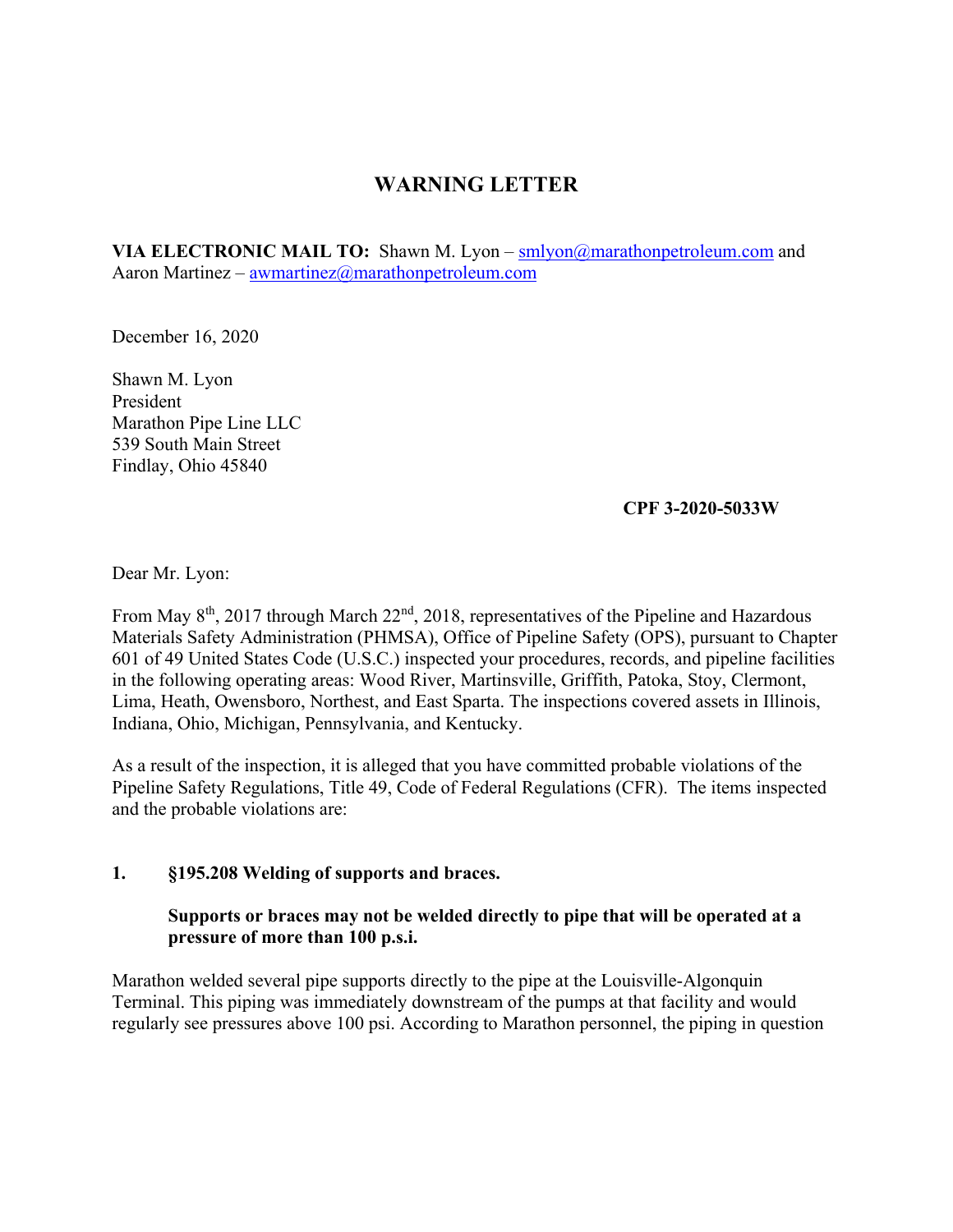was installed in the early 2000's, making compliance with the requirements of §195.208 mandatory.

Marathon implemented a program to assess the pipe supports throughout their company as a result of this finding. Several pipe supports were visually inspected and assessed with nondestructive testing at the Louiseville-Algonquin Terminal, with no issues identified. Marathon's program requires them to either derate the line to operate below 100 psi or, if that is not practicable, remove the welded pipe support, reassess the pipe for integrity issues and repair as needed, and install a pipe support that complies with 49 CFR 195.

### **2. §195.412 Inspection of rights-of-way and crossings under navigable waters.**

## **(a) Each operator shall, at intervals not exceeding 3 weeks, but at least 27 times each calendar year, inspect the surface conditions on or adjacent to each pipeline rightof-way. Methods of inspection include walking, driving, flying or other appropriate means of traversing the right-of-way.**

Marathon failed to adequately inspect the surface conditions on or adjacent to their pipeline right of way near New Harmony, Indiana in May of 2017. Marathon utilized aerial patrol to fulfill the requirements of §195.412 but PHMSA personnel witnessed the right-of-way in such an overgrown state that inspecting it on foot would be challenging, let alone aerial patrol. Marathon generally cycles their areas on a three year rotation of right-of-way clearing. The area of right-ofway near New Harmony, Indiana was at the end of its three year cycle and was due to be cleared later in 2017, according to Marathon personnel. PHMSA personnel took photos of the area to illustrate the issue.

### **3. §195.573 What must I do to monitor external corrosion control?**

**(a) Protected pipelines. You must do the following to determine whether cathodic protection required by this subpart complies with §195.571:** 

**(1) Conduct tests on the protected pipeline at least once each calendar year, but with intervals not exceeding 15 months. However, if tests at those intervals are impractical for separately protected short sections of bare or ineffectively coated pipelines, testing may be done at least once every 3 calendar years, but with intervals not exceeding 39 months.** 

Marathon failed to incorporate recent close interval survey (CIS) data in a timely manner for the 2017 annual test point survey for the Heath to Dayton line segment (Unit 12783), as required by their use of target pipe-to-soil potentials. Marathon's process for determining compliance with the requirements of §195.571 included establishing target potentials from CIS data and then using those targets instead of an on-off survey each year. A CIS was conducted in 2016 and that data took more than a year to get incorporated into the new target potentials for the area.